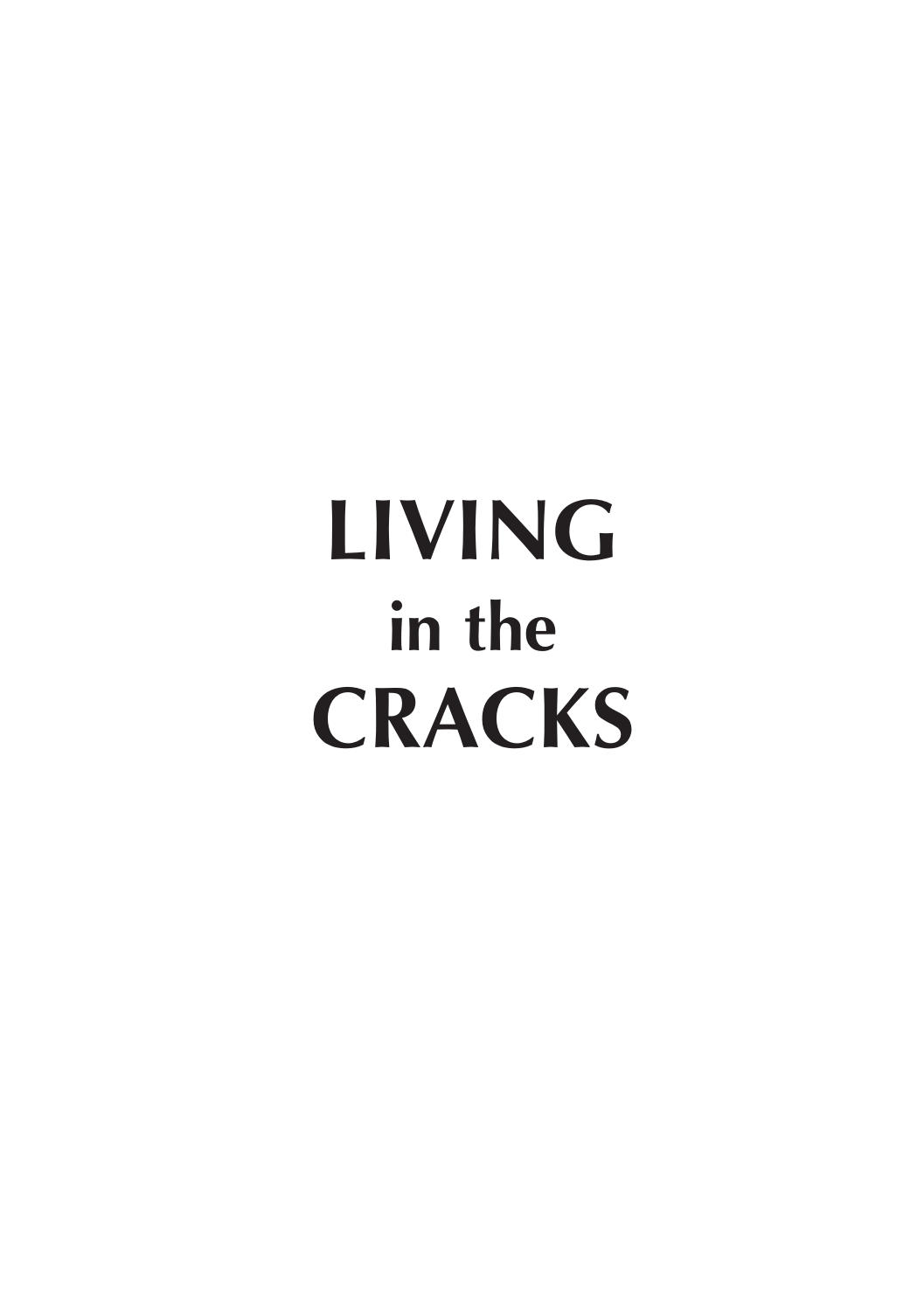*For Lea*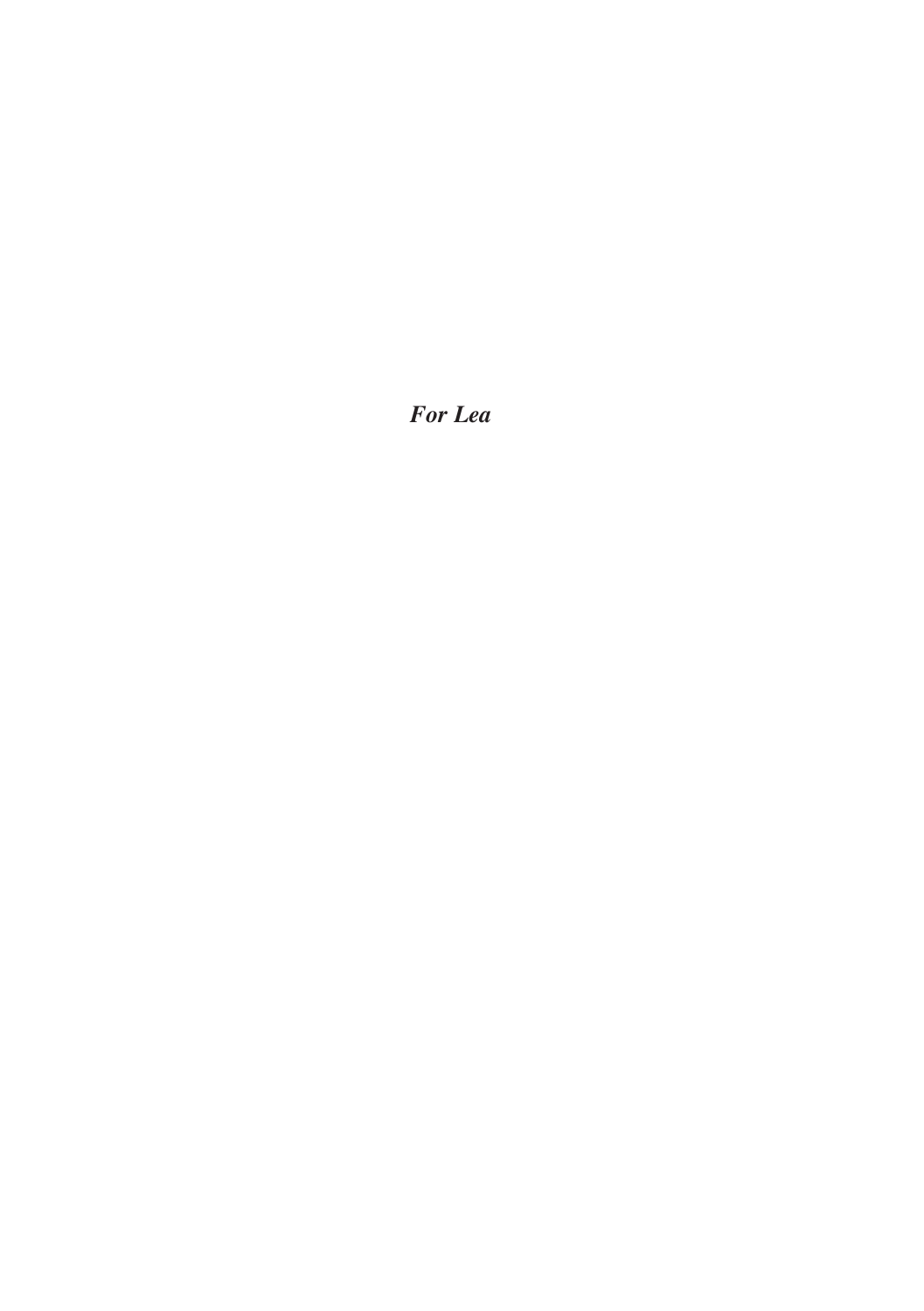*A Look at Rural Social Enterprises in Britain and the Czech Republic A Look at Rural Social Enterprises in Britain and the Czech Republic*

**Nadia Johanisova**

<u>teasta</u>

The Foundation for the Economics of Sustainability

in association with







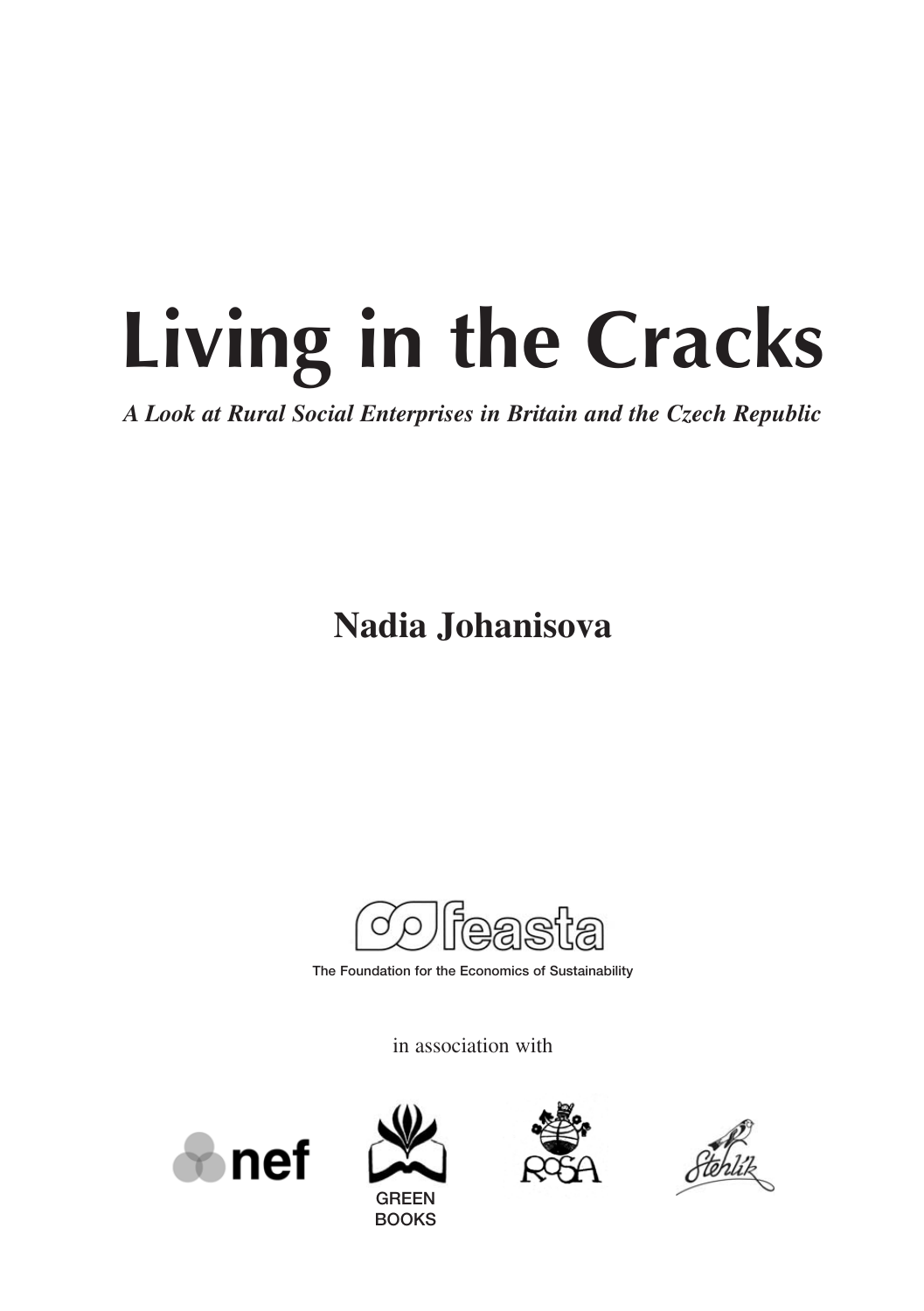#### Copyright © 2005 Nadezda Johanisova

First published in Dublin (March 2005) by FEASTA The Foundation for the Economics of Sustainability 10a Lower Camden Street, Dublin 2 Tel. + 353 (0) 1 405 3615 e-mail: feasta@anu.ie website: www.feasta.org in collaboration with the new economics foundation and Rosa -The Information and Activities for the Environment Association

Published with the support of the RH Southern Trust and the Flow Fund Circle

Distributed outside the Czech Republic by Green Books Ltd., Foxhole, Dartington, Totnes, Devon TQ9 6EB Tel. + 44 (0) 1803 863 260 e-mail: john@greenbooks.co.uk website: www.greenbooks.co.uk

Distributed in the Czech Republic by Ivo Stehlik, Brixovy Dvory 194, 384 51 Volary Tel. + 420 388 333 519 e-mail: ivos.stehlik@worldonline.cz website:www.nakladatelstvistehlik.cz

#### **ISBN 1 903998 52 2**

Designed, typeset and printed in the Czech Republic by FOP, Cerna v Posumavi, info@fopcentrum.cz Cover artwork and design by Slavka Strbova, strbova@domart.cz Photo credits: Nadia Johanisova and the archives of Jan Voberek (pp. 11 and 32), Veronica (p. 15), Vladimir Feierabend (p. 29), Zahradky (p. 39), Petr Dostalek (p. 43), Robert Blizenec (pp. 14 and 74), Kosenka (p. 97) Copyright for each photograph belongs to the person or organisation credited. Printed on recycled paper

This text is based on *Capitalism with a Human Face?*, a working paper written for the new economics foundation in 2004

Czech diacritics ("accents" and others) are not used in the text.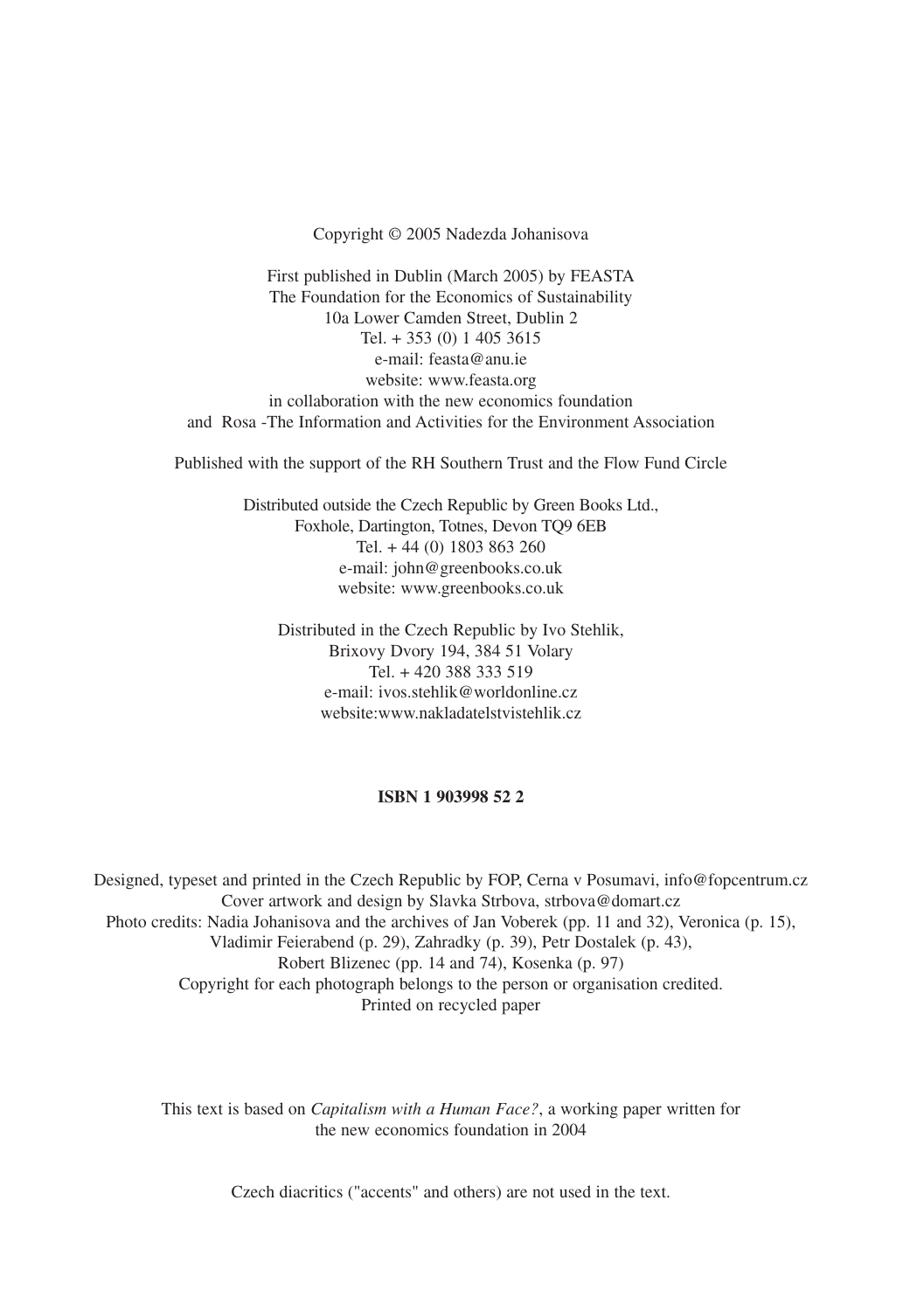*The real work of planet-saving will be small, humble, and humbling, and (insofar as it involves love) pleasing and rewarding. Its jobs will be too many to count, too many to report, too many to be publicly noticed or rewarded, too small to make anyone rich or famous.* 

*Wendell Berry* 

*The best socialism tends to be run by hard-nosed capitalists.*

*Ian McNicoll*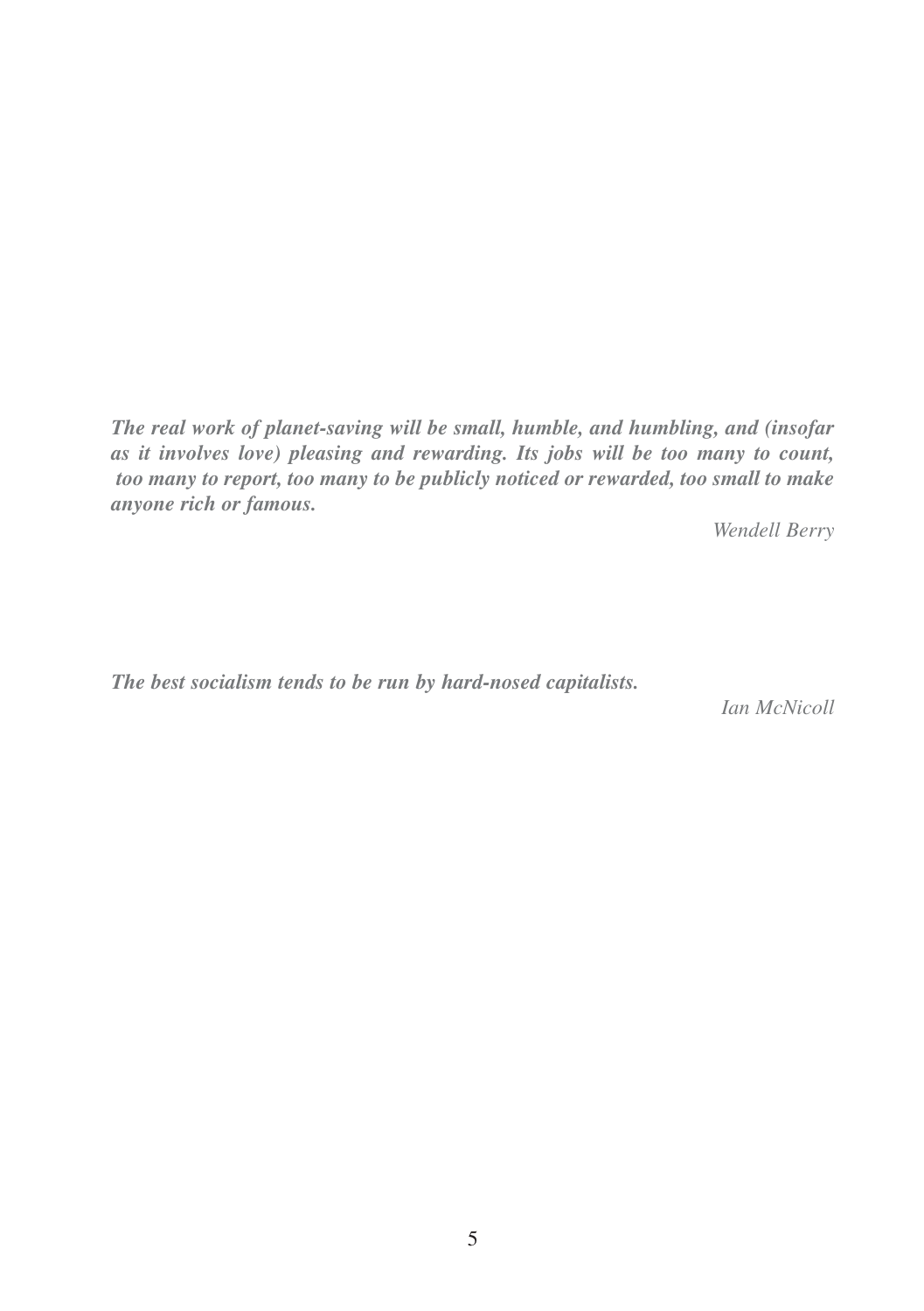

*The true authors of this book are in a sense the people whom I interviewed and whose projects, ideas and experiences form its essence. The details of most are in Appendix 4. Here are portraits of a few of them (from top left, numbered according to their projects in Appendix 4: Vivian Woodell (28), Brenda Smith (34), James Pavitt (24), Hana Doskocilova (58), Douglas Murray (1), Yvonna Gaillyova (59), Danyal Sattar (6), Sue Wyllie (36), Stanislav Malik (67).*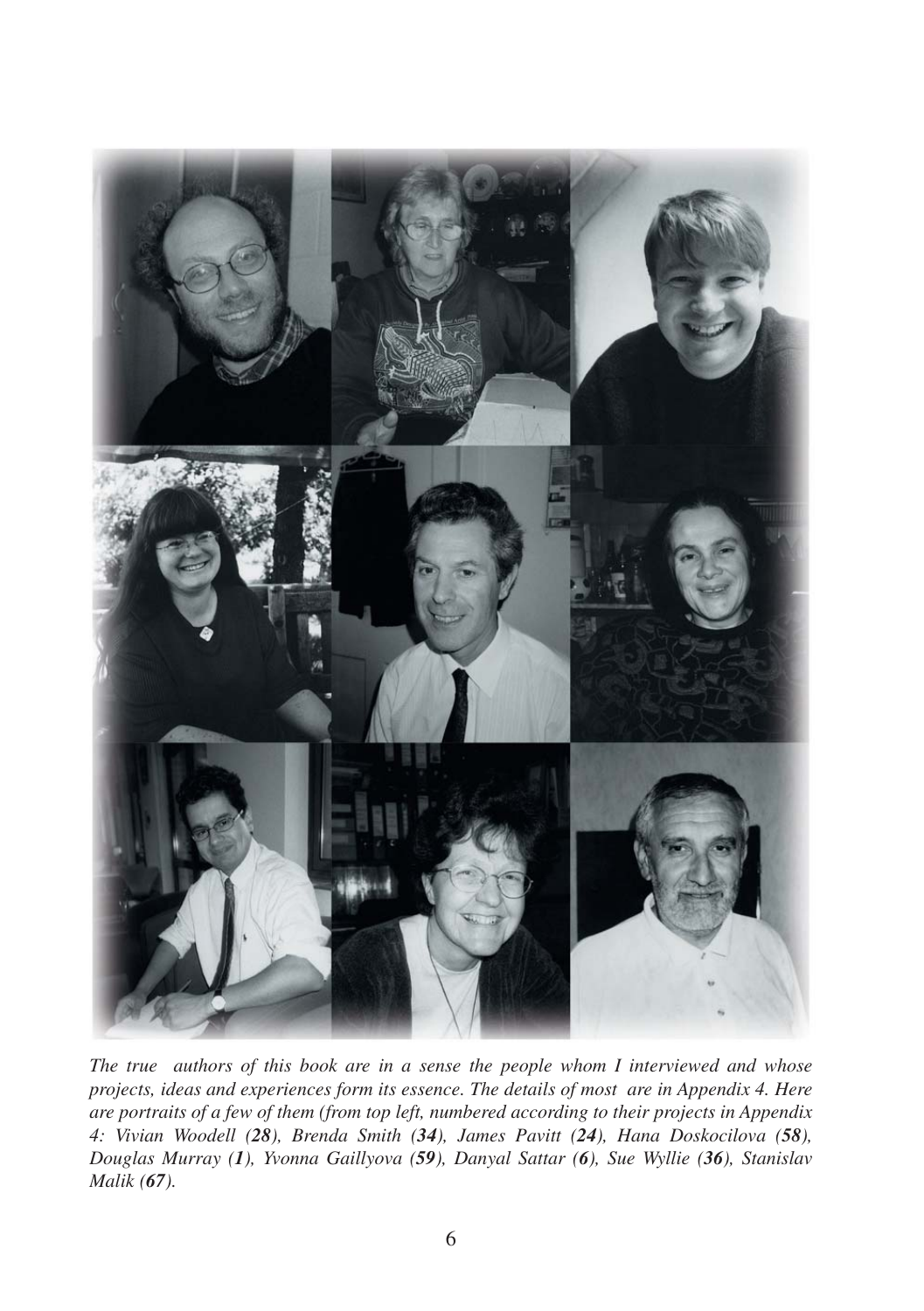# **CONTENTS**

| A PERSONAL INTRODUCTION AND ACKNOWLEDGEMENTS  11                |  |  |
|-----------------------------------------------------------------|--|--|
|                                                                 |  |  |
| 2 OTHER ECONOMIES: A QUICK PLUNGE INTO THE PAST 25              |  |  |
| 3.4 Finding the muscle: Financial and other survival strategies |  |  |
| 4 LEARNING FROM EACH OTHER: A PEEK INTO THE FUTURE? 85          |  |  |
|                                                                 |  |  |

## **APPENDICES**

| locations of projects                                               |
|---------------------------------------------------------------------|
| Appendix 4 Brief descriptions, contact details and page index       |
|                                                                     |
| Appendix 5 Categorisation of projects in terms of social enterprise |
|                                                                     |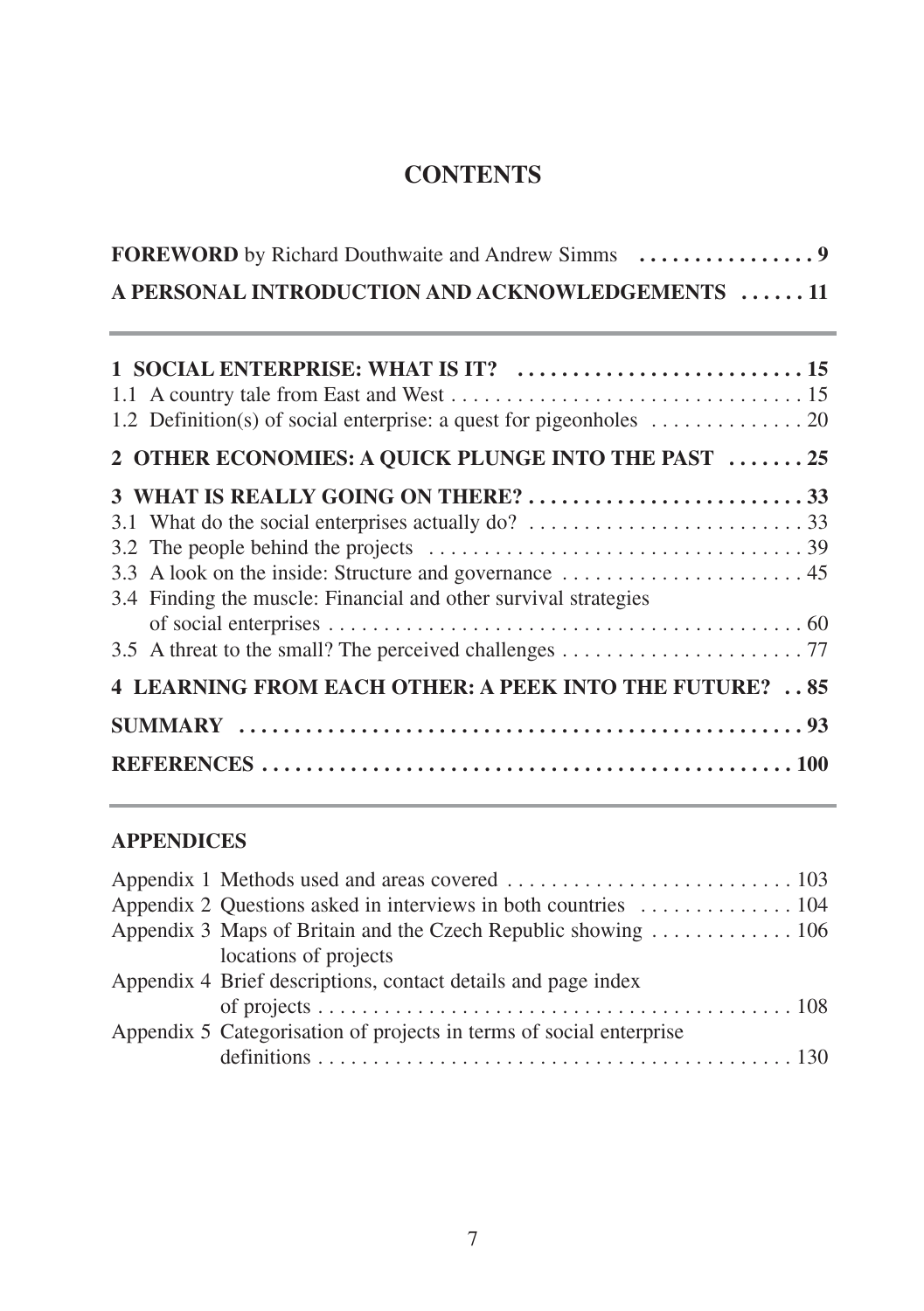#### **Feasta - The Foundation for the Economics of Sustainability**



Feasta aims to identify the economic, cultural and environmental characteristics of a truly sustainable society, to explore how our present society might acquire those characteristics and then to promote the measures required for it to

do so. It has a number of self-governing working groups dealing with topics such as Climate, Communications, Money systems, Democracy, Education, Energy, Food, Health and Land and Housing. It hosts the annual Feasta lecture in Dublin, which has featured speakers such as Herman Daly and Wolfgang Sachs, and organises conferences on core issues such as economic growth, energy, food supply and land taxation. It also prepares distance-learning courses on sustainability. Its publications include *Before the Wells Run Dry* on the transition to renewable energy and the *Feasta Review* which appears every 2-3 years and reflects the thinking going on in the organisation. Both can be ordered from Green Books or downloaded from the Feasta website. *Contact details: Office address: 10a Lower Camden Street, Dublin 2, Ireland.* 

*Tel.: + 353 (0) 1 405 3615, e-mail: feasta@anu.ie, website: www.feasta.org*



#### **nef - the new economics foundation**

**nef** is an independent "think-and-do" tank. We believe in a new economy based on social justice, environmental sustainability and collective well-being. We aim to improve quality of life by promoting innovative solutions that

challenge mainstream thinking on economic, environment and social issues. We work in partnership and put people and the planet first. **nef** was founded in 1986 by the leaders of The Other Economic Summit (TOES) which forced issues such as international debt onto the agenda of the G7 and G8 summits. In 2002/03 **nef** was named UK Think Tank of the year. We are unique in combining rigorous analysis and policy debate with practical solutions, often run and designed with local people. We also create new ways of measuring progress towards increased well-being and environmental sustainability. More on all of our work from "Clone Town Britain", to tackling climate change, reinventing the global economy and increasing well-being can be found on the **nef** website. *Contact details: Office address: 3 Jonathan Street, London, SE1 15NH, United Kingdom. Tel.: + 44 (0) 207820 6300, e-mail: info@neweconomics.org, website: www.neweconomics.org*



#### **Rosa - The Information and Activities for the Environment Association**

Rosa is a small Czech charity whose aim is to inform and educate the public about environmental sustainability and paths toward living in greater harmony

with nature on personal, local, regional and higher levels. It operates a "green telephone" and a library, publishes a members' bulletin, organises discussions, workshops and field trips as well as courses in traditional crafts. It also works on regional planning issues with other local groups and the regional government. Rosa has helped set up a self-help group of people wishing to "live lightly" in the countryside and has pioneered new ideas for sustainability such as permaculture and new economics. It recently launched a pilot project to build community self-reliance using time-banks as a result of contacts with the British enabling organisation Envolve (see Appendix 4).

*Contact details: Office address: Nadrazni 55, Ceske Budejovice, 37005, Czech Republic. Tel.: +420 387 432 030, e-mail: rosa@ecn.cz, website: www.rosa.ecn.cz*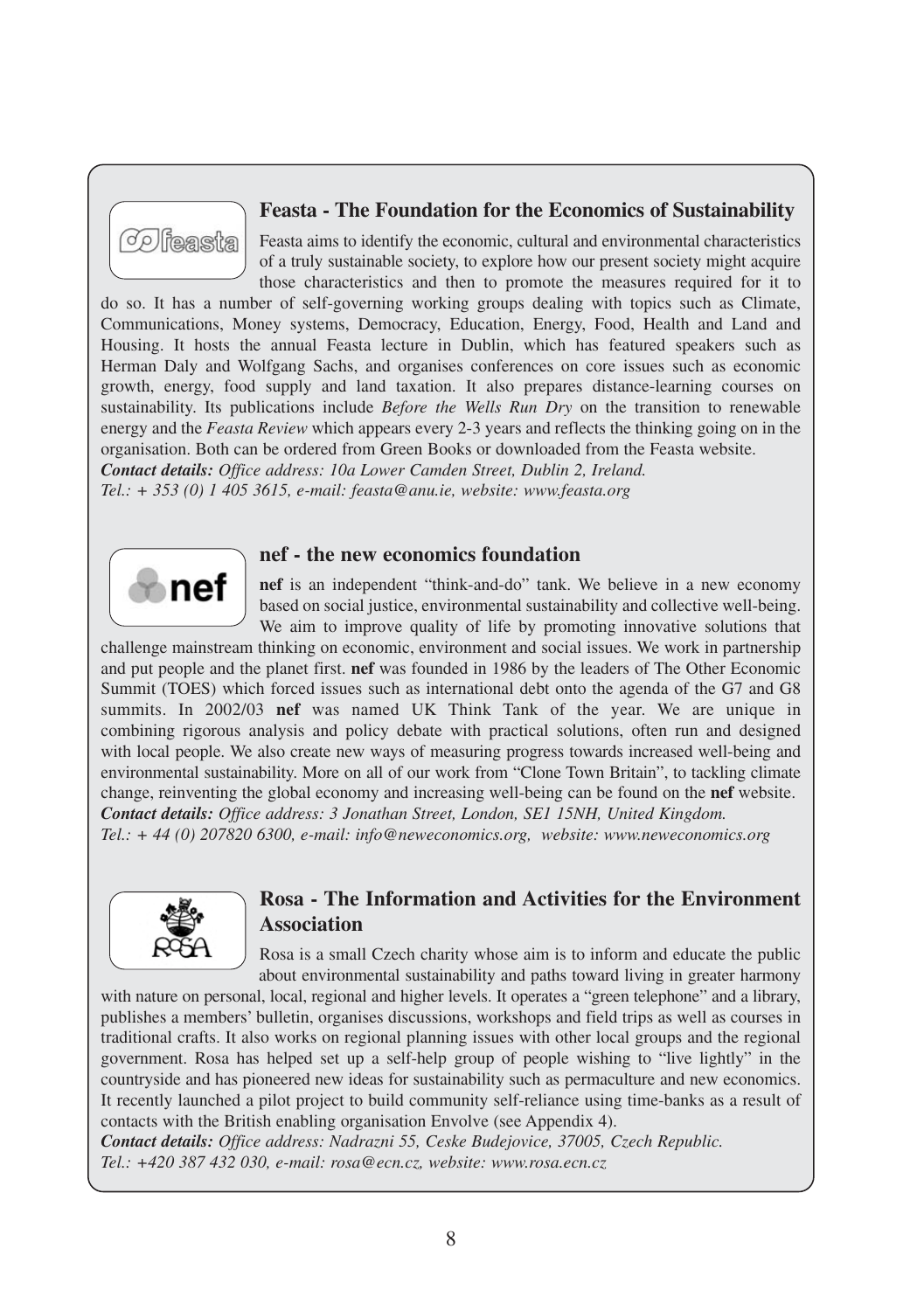# **FOREWORD**

### *by Richard Douthwaite and Andrew Simms*

*Nadia Johanisova once told us that this book was about "businesses with a difference". Now that we've read it, we have to tell her that's only partly true. It's mainly about people making a difference to the lives of those around them by means of running a business. Instead of people "being in business for themselves" this book is about people who are in business for society.* 

*The wonderful characters you will meet in its pages are all running social enterprises. These are not businesses run by society but ones which bring social benefits which their operators cannot capture in the prices they charge. In economic jargon, social enterprises deliver positive social and environmental externalities on top of the goods and services they provide. This sets them in contrast to many conventional businesses which, deliberately or not, dump the costs of negative social and environmental externalities on to society, thus cutting their own costs in pursuit of "improving their bottom line."* 

*The fact that social enterprises cannot charge their customers (or nature) for all the good they do often means that those running them have to find subsidies to allow them to pay their way. These sometimes come from the people running the enterprises who happily take less pay than they could earn elsewhere. In other cases, private benefactors and/or the public purse give grants to supplement the enterprises' commercial incomes. As this book shows though, the survival strategies of social enterprises go beyond the traditional subsidy/grant mentality. They include approaches such as using volunteer labour, selling direct to the public, growing one's own vegetables, exchanging one service for another, bartering, buying and selling on a co-operative basis and sharing capital expenses.*

*Another common feature of many social enterprises is that the benefits they deliver are local, going to the community or environment of a particular area. Most of the areas that benefit in this book are rural. Nadia says that this is because she lives in a rural area and has come to see the seeds of a more sustainable lifestyle there. "The people in my village are more connected to the land than the city people, but the village is being destroyed by capitalism just as it was by communism," she says. "So in my research for the book in Britain I was looking for ways to fight back. I expected that the problem would be worse there but that there would also be more developed methods of tackling it. I tried to find out things about how to keep the local shop viable, how to get affordable housing for the locals, how to keep the public transport going and how to keep farms paying their way. The book sets out what I learned."*

*The rooted, community, and rural dimensions of many social enterprises give them a huge advantage in meeting changing circumstances. During the 20th century, the market economy - powered and subsidised by the "free income" of fossil fuels expanded to take over many activities which were previously done within the community or at home. As a result, most of us found that we were better off if we sold our labour to an employer and bought the things we required rather than using our time to make them ourselves. It's a process, or perhaps a trap,*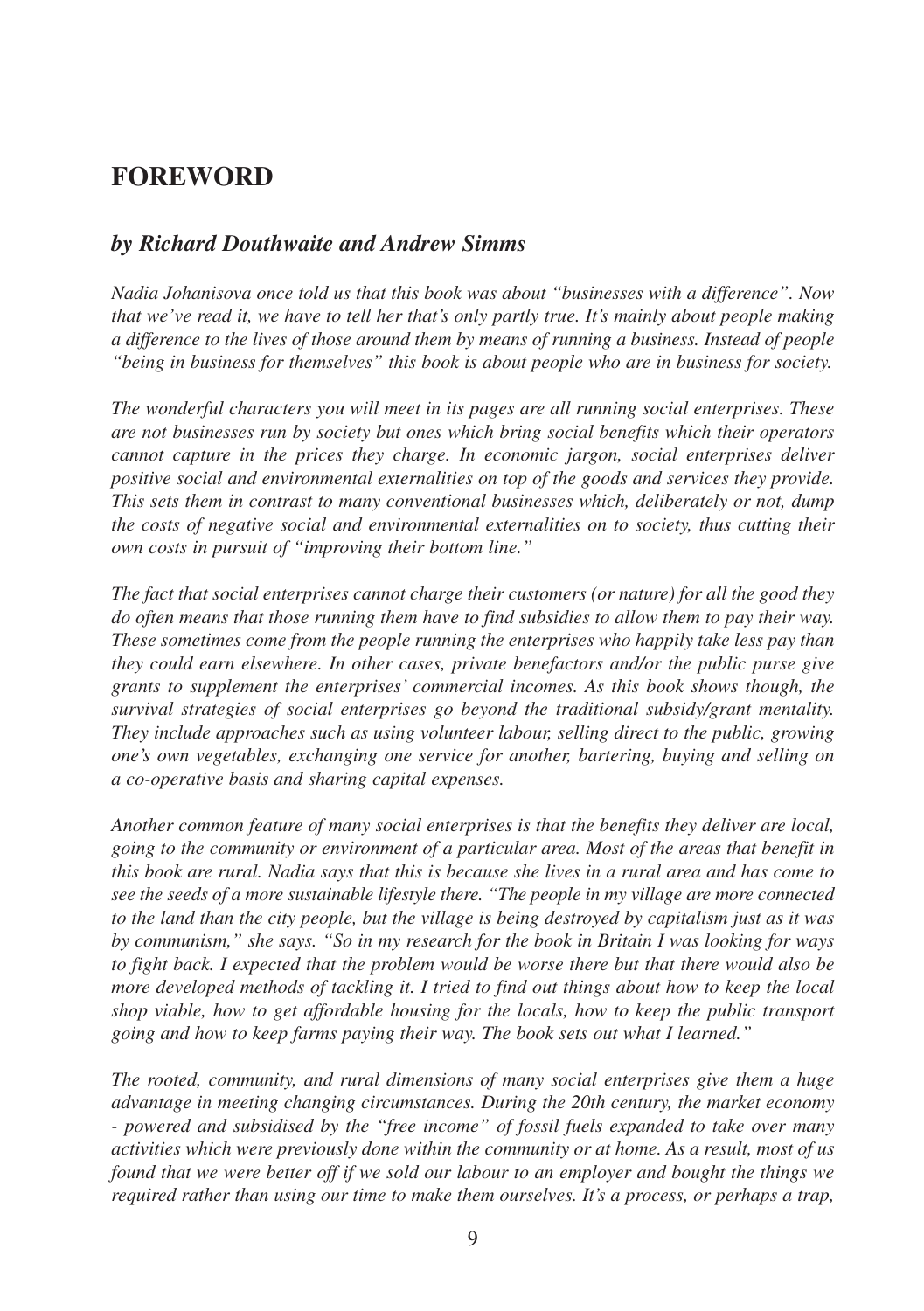*that keeps emerging in controversies around, for example, the way that parents have to work for an employer in order to earn the money to employ someone to look after their young children, in order that they can go out to work...*

*The state only intervenes in our sale-of-labour arrangements if the market economy breaks* down. But how will our needs be met when the supply of oil starts to contract, as it will *within the next decade? Inevitably, goods supplied through the market system will cost much more because of the transport- and energy-intensive way they are made. This will cause the balance of advantage to swing in favour of local production using local resources and many social enterprises will develop to seize the opportunities that emerge. They will be far better placed to do so than either the state or large-scale commercial enterprises because they will be able to work on a smaller, more appropriate scale and mobilise resources - particularly of cheap local capital and voluntary effort - that others will be unable to touch. In the past, as the book makes clear, social enterprises were more common than they are today. We think that they will be much more common in the future, too, and that the prosperity of an area will depend on the number and vigour of those it has far more than on its commercial companies.* 

*The full story of how both Feasta and nef - both social enterprises - became involved in this book is too long to tell here. The edited highlights are that, in the early 90s, nef helped to find part of the money that enabled Richard Douthwaite's Short Circuit to be written and that book provided a lot of the inspiration for this one. Richard, who is one of Feasta's founders, served on the committee which advised Nadia on her research, but her main adviser was Pat Conaty, a nef consultant and trustee. The thematic fit comes through nef's ongoing work on the ghost town and clone town phenomena. Feasta found the money to cover the book's printing costs and Feasta volunteers helped in the editing process.* 

*Needless to say, both organisations are extremely pleased to be associated with the volume you hold in your hands. We believe that for a sustainable, more equitable world to be achieved, social enterprise, the so-called Third Sector, has to become more important than the other two. This book should play an important role in bringing that about.* 

|        | Richard Douthwaite |
|--------|--------------------|
| Feasta |                    |

*Richard Douthwaite Andrew Simms Feasta new economics foundation*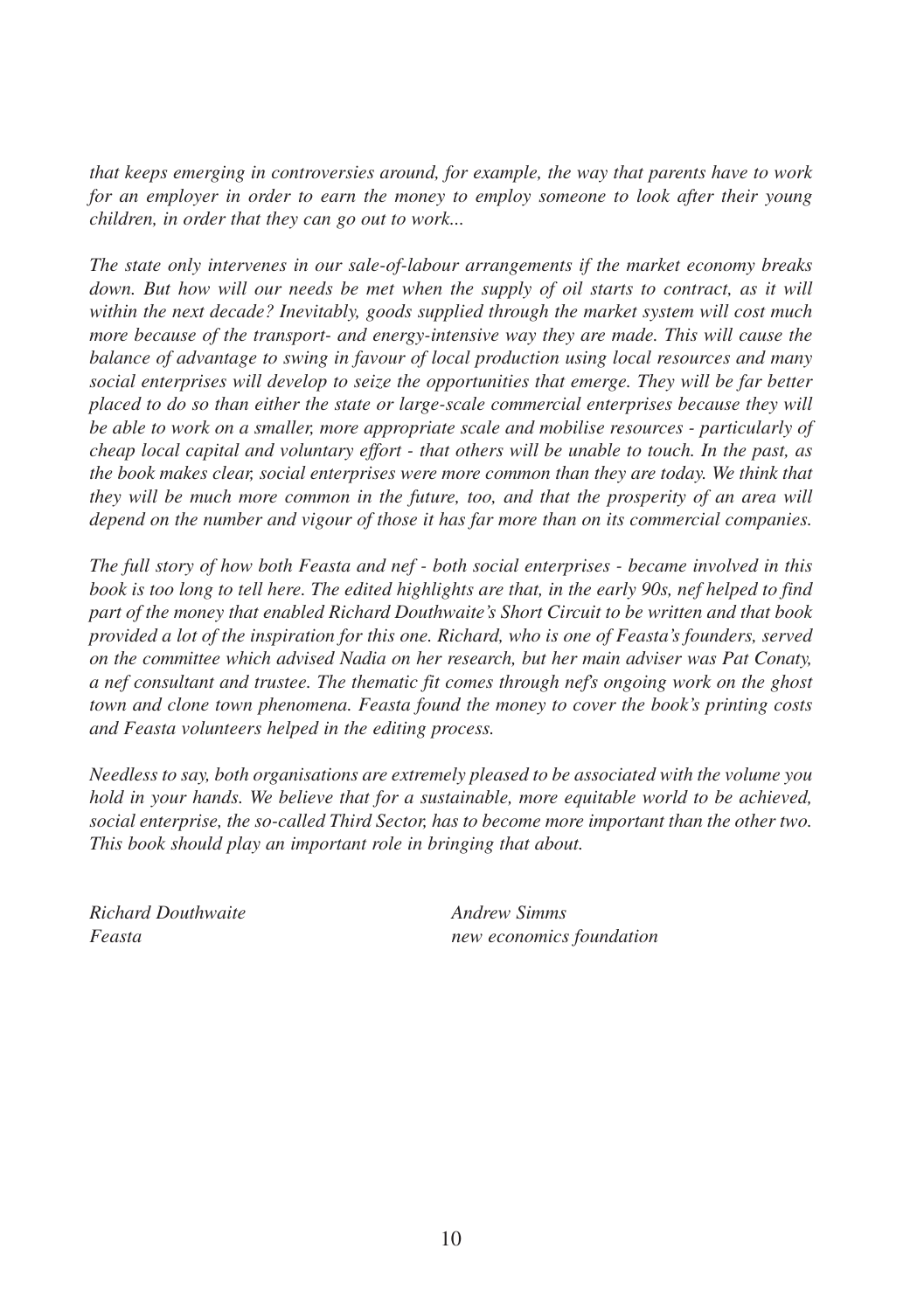# **A PERSONAL INTRODUCTION AND ACKNOWLEDGEMENTS**

*Capitalism and Communism are twin systems… It is immaterial that they differ on where they wish to centralise their wealth - Communism in the state, and Capitalism in the hands of the most powerful plutocrats; both succeed in crushing the small individual by taking his property from him.*

*G. K. Chesterton*



*I was born in the Czech Republic, or Czechoslovakia as it was then, and have lived there for most of my life. This will naturally colour my narrative, as will the fact that I have worked as a biologist and environmental activist as well as university lecturer, and have for the last ten years lived in a small Czech village which has to some degree retained its links to land and tradition. The Iron Curtain collapsed in 1989 when I was in my early thirties, giving my generation a chance to gain ample personal experience with both the Communist and Capitalist systems. Looking at both from a combined social and green perspective, I concluded that they were disconcertingly similar in many ways: while the power in one system was held by an unaccountable and unshakeable Party and nomenclature, in the other it is increasingly being grabbed by equally unaccountable*

*and unshakeable large financial players linked with politicians. Both systems use people as a means, not an end: in the old system the people had to bow to an all-powerful and anonymous state, in the new both people and state must bow to even more powerful and anonymous markets. While the first system was scandalously inefficient in production, the one we have now has monstrously inflated consumption, with Nature - the fields, forests, waters, climate which we depend upon for our survival - taking a back seat in both.*

*This report then is primarily a quest for economic alternatives - the green shoots emerging between the cracks in the pavement of latter-day Capitalism. Initially, I wanted to learn as much as I could about British local bottom-up initiatives such as box schemes, community- -supported agriculture, land trusts, credit unions, local transport schemes, ethical banking, community businesses, etc., etc., and see how applicable they were to my country, especially in a rural setting. Looking more closely, I found that what can be termed rural social enterprises exist in my own country as well, and in the end a more balanced report emerged looking at both countries through the lens of social enterprise.*

*It would never have been written without the aid, support and inputs of many people, some of whom have since become good friends.*

*My understanding of British farming was enhanced by discussions with Tina and Phil Heathcote (Buxton, Derbyshire) John and Hilary Hoskin (Dorchester, Dorset), Peter and*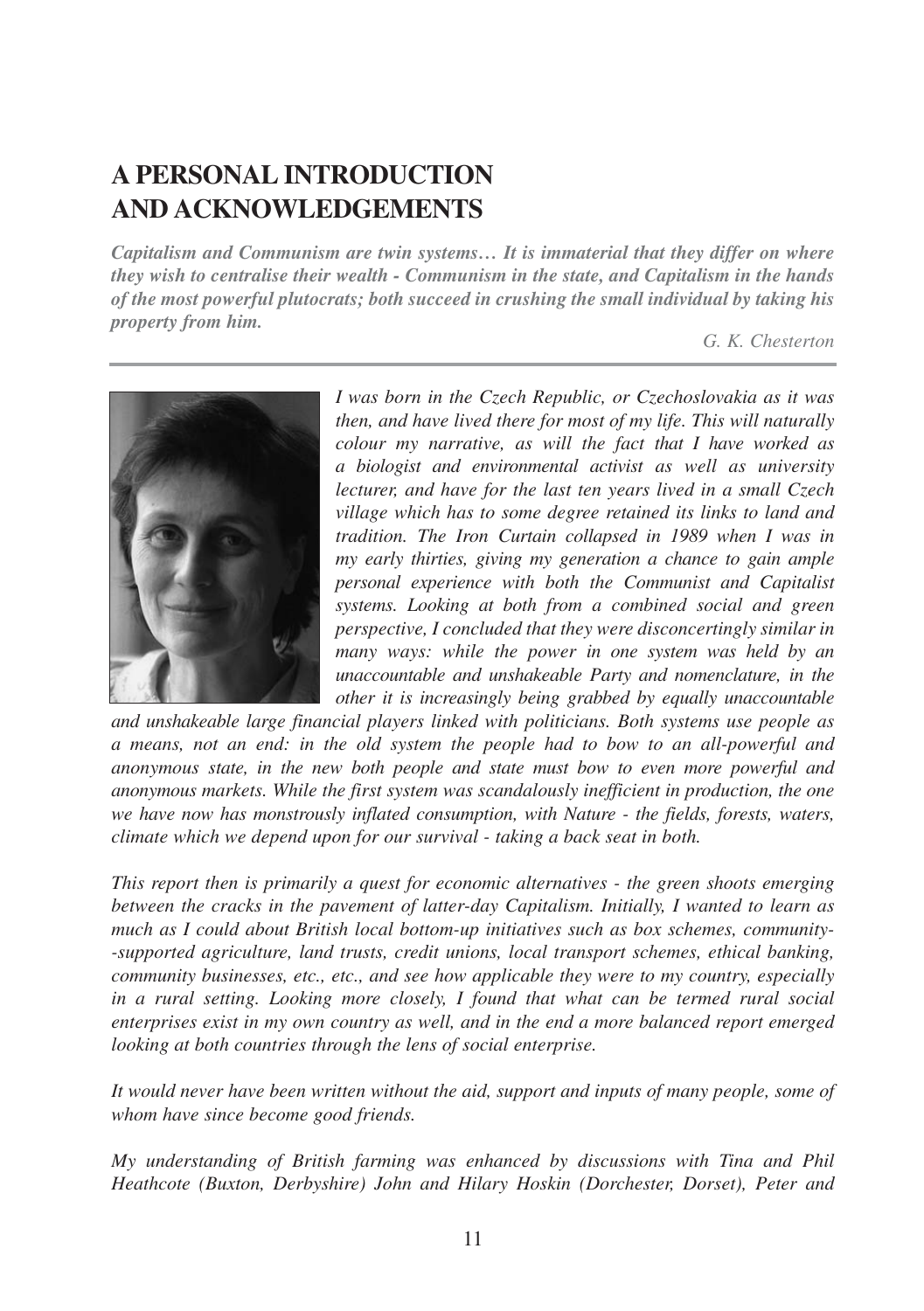*Mary Thorne (Byworth, Sussex), Theresa Toomey (Brecon, South Wales), and Ruth Watkins (Hereford). Tina Heathcote not only discussed her work, but also provided much appreciated hospitality, organised interviews and served as chauffeur in an area where buses seem to run only once a week.*

*Amanda Daniels of the Soil Association and Kari Ward of the Countryside Agency explained the workings of their organisations to me, Sue Fowler of the University in Aberystwyth and Jules Pretty of the University of Essex discussed agriculture.*

*A conference of The Plunkett Foundation in 2001 on Social Enterprise in Rural Areas helped me gain contacts and I am indebted to Kate Targett for her helpfulness, expertise, efficiency and hospitality. In the Plunkett treasure trove she found for me rare old Czechoslovakian texts on co-operation and she also gave me my first practical rural social enterprise contacts. Another very useful resource in this respect was the website of the Scottish social enterprise network, Senscot.* 

*The following people contributed to the success of my work in Britain in various ways, including help with accommodation, transport, literature, contacts, etc.: Joanne Baker, Pat Bryden, Claire Carpenter, Molly Scott Cato and Chris Busby, Polly Chapman, Laurence Demarco, Liz Haggard, Chris Hart, Ros and John Hitchens, Fergus Lyon, Sarah McGeehan, Ian and Winnie McNicoll, Sulekha Millar, Tara O'Leary, Chris Pilley, Malcolm Slesser and Jane King, Inga and Andrew Warren, Marion Wells and James Bruges, Judy and Dick Wilson, and Nuala and Stewart Young. Many others helped by answering e-mail and telephone queries and providing information and I apologise for not being able to mention them all.* 

*In the Czech Republic, I would like to thank my student Tomas Fort who did three of the interviews, Ludmila Nemcova who discussed Czech co-ops and provided valuable literature, Pavel Seliga for information on the Romney marketing co-op, Eva Medkova and Zdenek Kucera for enlightening discussions about rural issues, and Lukas Hampl who explained about the quandary of Czech credit unions. E-mail discussions with Christophe Guene (Brussels) helped me understand the international context of that grave issue.* 

*Returning to Britain, thanks must go to the Centre for Human Ecology (CHE) in Edinburgh for providing the base which I worked from. This included not only practical aspects such as library and Internet access, but also, equally crucially, the network of teachers and students* who provided the human community one needs in a strange country. The flexible teaching *approach in this highly unusual and inspiring institution of higher learning (and a social enterprise itself) enabled me to interweave my research and study in a way which I believe enhanced both. Thanks to a CHE field trip I had a chance to learn about the Isle of Eigg Trust and to spend a week breathing in the loveliness of this Hebridean island.* 

*The new economics foundation provided technical support throughout and helped with advice, contacts and introductions, literature and expertise. Its name alone opened doors which otherwise may have remained shut. I am grateful to Ed Mayo, Thomas Fisher, Genevieve*